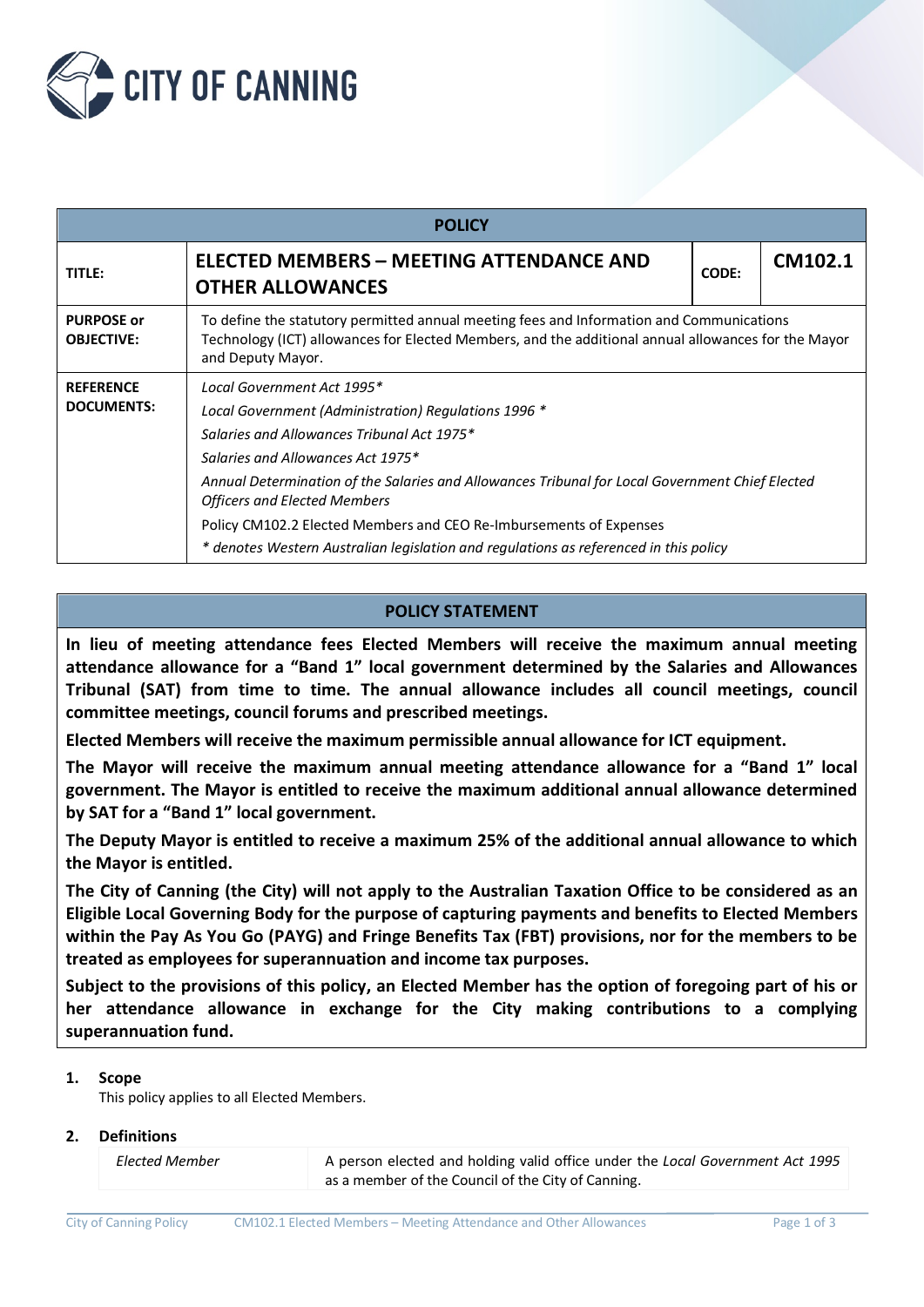

| ICT expenses       | (a) Rental charges in relation to one telephone and one facsimile machine,<br>as prescribed by regulation 31(1)(a) of the Local Government<br>(Administration) Regulations 1996; or<br>(b) Any other expenses that relate to information and communications<br>technology (e.g. telephone call charges and internet service provider fees)<br>and that are a kind of expense prescribed by regulation 32(1) of the Local |
|--------------------|--------------------------------------------------------------------------------------------------------------------------------------------------------------------------------------------------------------------------------------------------------------------------------------------------------------------------------------------------------------------------------------------------------------------------|
|                    | Government (Administration) Regulations 1996.                                                                                                                                                                                                                                                                                                                                                                            |
| Prescribed meeting | A meeting of a type defined in Local Government (Administration) Regulation<br>30(3A), this being a meeting:                                                                                                                                                                                                                                                                                                             |
|                    | Of a WALGA Zone; [r.30.(3A)(a)]<br>(a)                                                                                                                                                                                                                                                                                                                                                                                   |
|                    | (b)<br>Of a Regional Road Group established by Main Roads WA; [r.30.(3A)(b)]                                                                                                                                                                                                                                                                                                                                             |
|                    | Of a regional local government; [r.30.(3A)(c)]<br>(c)                                                                                                                                                                                                                                                                                                                                                                    |
|                    | (d)<br>Other than a council or committee meeting where the member is<br>attending at the request of a Minister of the Crown who is attending the<br>meeting; [r.30.(3A)(d)]                                                                                                                                                                                                                                              |
|                    | (e)<br>Other than a council meeting or committee meeting where the member is                                                                                                                                                                                                                                                                                                                                             |
|                    | representing the City of Canning as a delegate elected or appointed by<br>the City. $[r.30.(3A)(d)]$                                                                                                                                                                                                                                                                                                                     |

### **3. Allowance Payments – When Made**

The City will make allowances payments under this policy fortnightly, in arrears, by direct deposit into the bank account nominated by the Elected Member. Where an Elected Member has entered into a fee sacrifice arrangement for superannuation contributions, the City will make quarterly payments direct to the Elected Member's nominated superannuation fund.

### **4. Allowance Payments – Member Obligations**

- (1) Elected Members receive an allowance for purchasing, maintaining and insuring their own ICT equipment to better facilitate the conduct of Elected Member's duties and the conduct of Council meetings.
- (2) An Elected Member entering into a sacrifice arrangement for superannuation must complete a written agreement with the City clearly stating all of the terms under which the arrangement will take place. The minimum terms that must be included in the agreement are:
	- (a) The percentage or amount of the allowance to be sacrificed ; and
	- (b) The date the agreement becomes effective; and
	- (c) The name of the superannuation fund; and
	- (d) Confirmation that the City is not an eligible local governing body.
- (3) An Elected Member is personally responsible for the taxation implications and liabilities associated with the allowances received.

### **5. Maximum Allowance**

- (1) Elected Members will receive the maximum annual meeting attendance allowance for a "Band 1" local government determined annually by SAT from time to time. The annual allowance includes all council meetings, council committee meetings, council forums and prescribed meetings.
- (2) Elected Members will receive the maximum permissible annual allowance in lieu of ICT expenses.
- (3) The Mayor will receive the maximum annual meeting attendance allowance for a "Band 1" local government.
- (4) The Mayor is entitled to receive the maximum additional annual allowance determined by SAT for a "Band 1" local government.
- (5) The Deputy Mayor is entitled to receive a maximum 25% of the additional annual allowance to which the Mayor is entitled.

#### **6. Register**

- (1) The City will maintain a register on the City's website of Elected Members' Allowances, Payments and Reimbursements. That register will include details pertaining to allowances under this Policy.
- (2) The register will include details of allowances paid under this policy for each Elected Member.
- (3) The register will be referred to as the Elected Member's Register of Allowances, Payments and Re-imbursements.